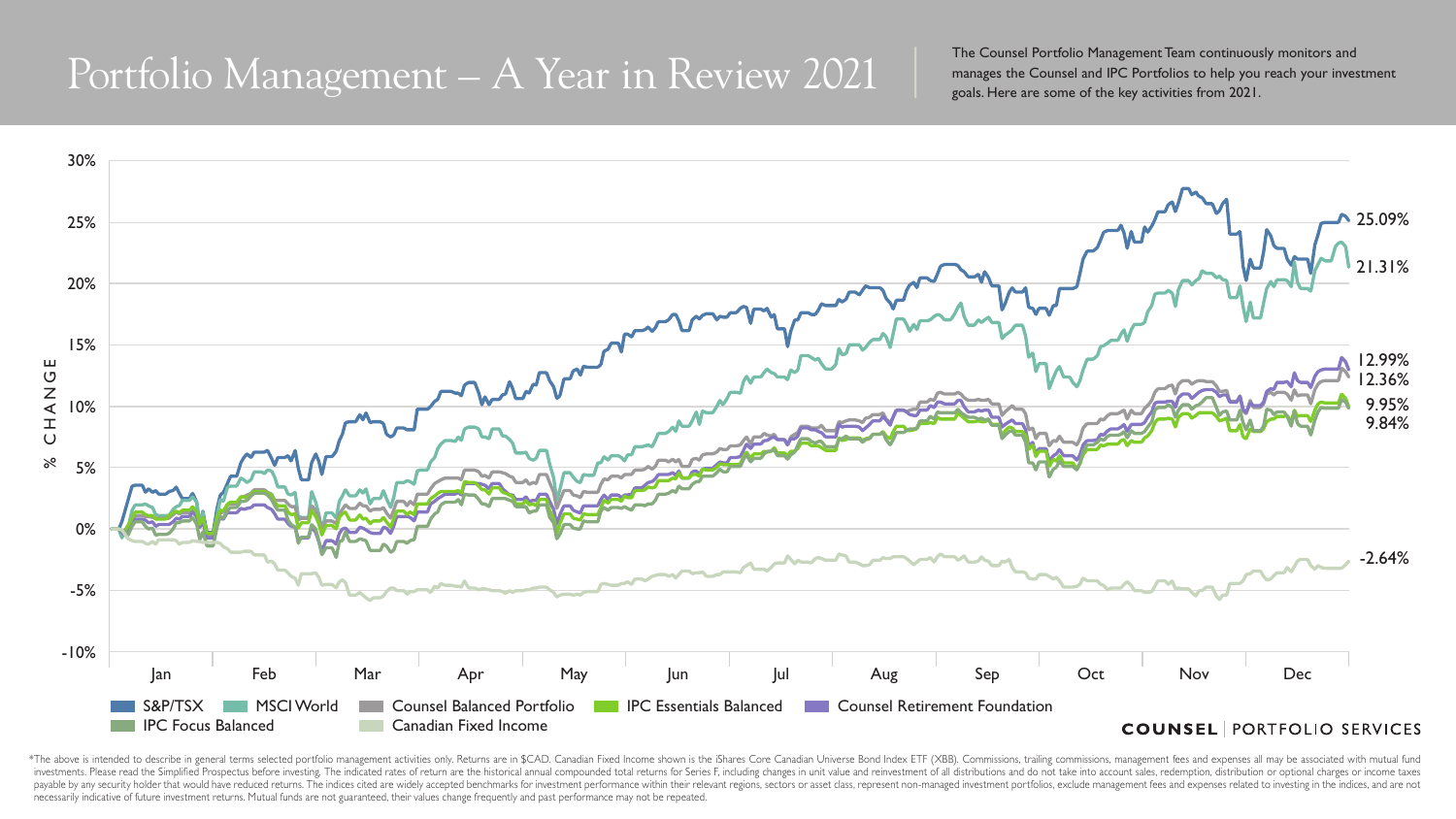\*The above is intended to describe in general terms selected portfolio management activities only. Returns are in \$CAD. Canadian Fixed Income shown is the iShares Core Canadian Universe Bond Index ETF (XBB). Commissions, t investments. Please read the Simplified Prospectus before investing. The indicated rates of return are the historical annual compounded total returns for Series F, including changes in unit value and reinvestment of all di payable by any security holder that would have reduced returns. The indices cited are widely accepted benchmarks for investment performance within their relevant regions, sectors or asset class, represent non-managed inves necessarily indicative of future investment returns. Mutual funds are not guaranteed, their values change frequently and past performance may not be repeated.

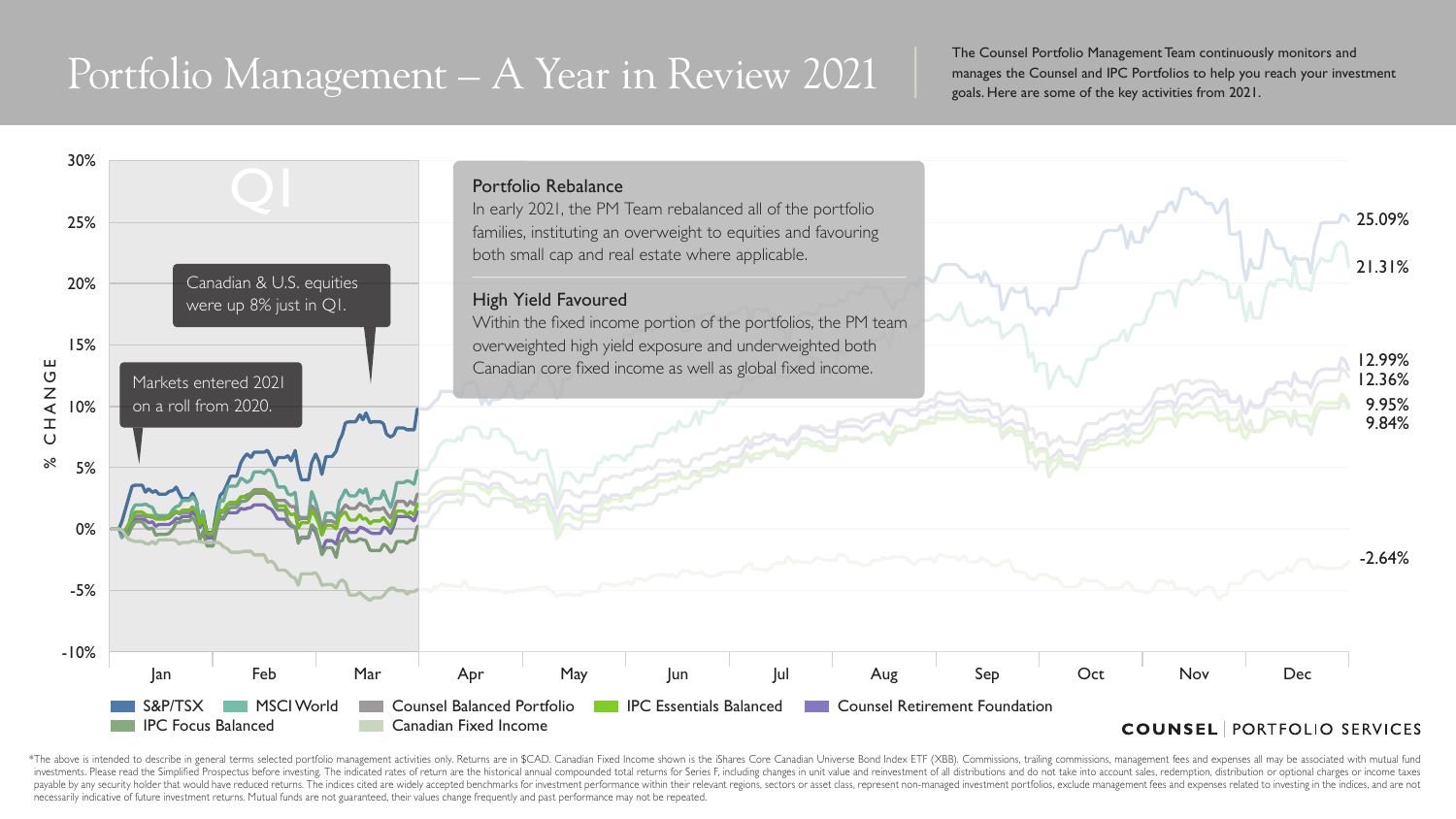\*The above is intended to describe in general terms selected portfolio management activities only. Returns are in \$CAD. Canadian Fixed Income shown is the iShares Core Canadian Universe Bond Index ETF (XBB). Commissions, t investments. Please read the Simplified Prospectus before investing. The indicated rates of return are the historical annual compounded total returns for Series F, including changes in unit value and reinvestment of all di payable by any security holder that would have reduced returns. The indices cited are widely accepted benchmarks for investment performance within their relevant regions, sectors or asset class, represent non-managed inves necessarily indicative of future investment returns. Mutual funds are not guaranteed, their values change frequently and past performance may not be repeated.

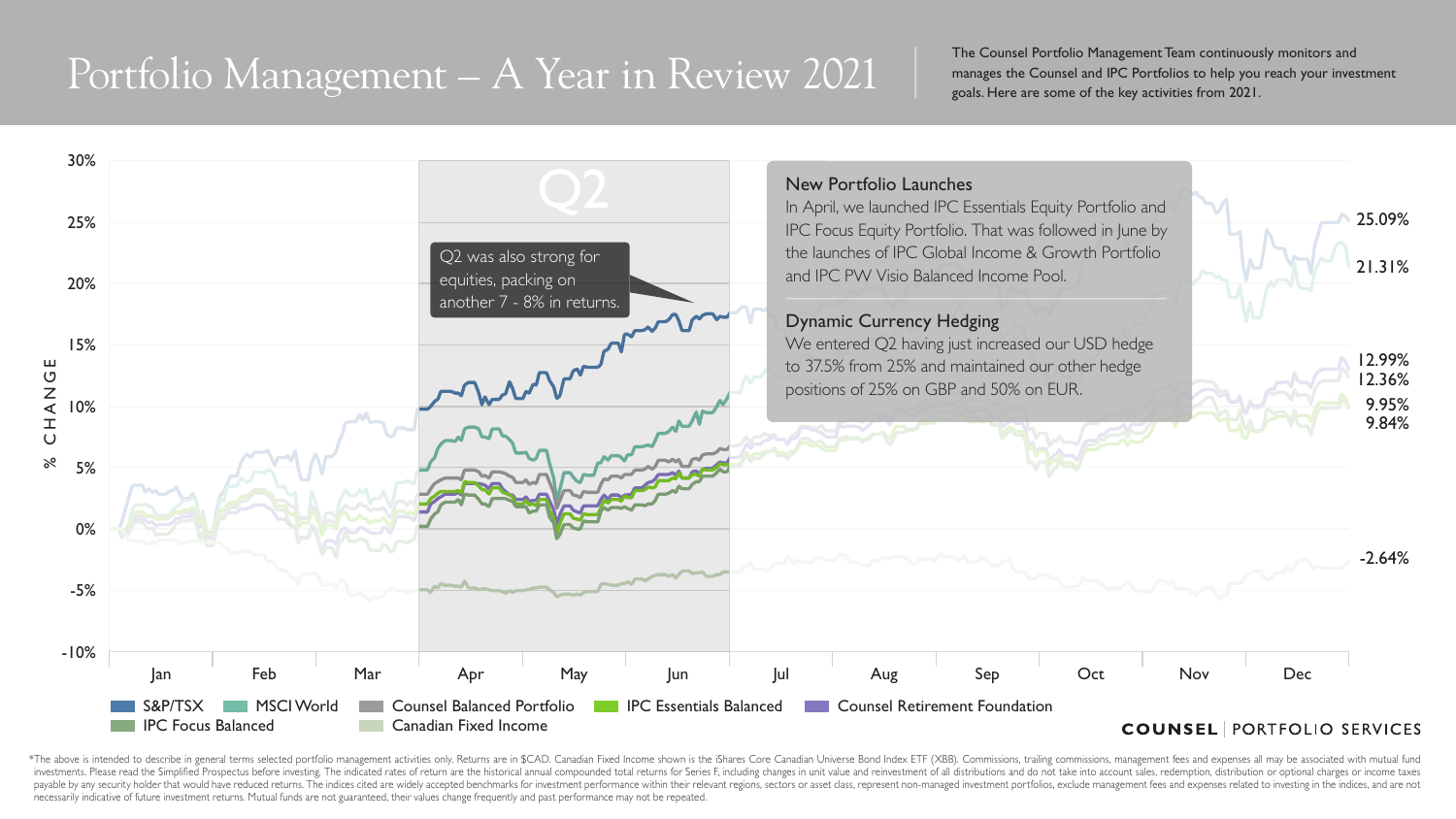\*The above is intended to describe in general terms selected portfolio management activities only. Returns are in \$CAD. Canadian Fixed Income shown is the iShares Core Canadian Universe Bond Index ETF (XBB). Commissions, t investments. Please read the Simplified Prospectus before investing. The indicated rates of return are the historical annual compounded total returns for Series F, including changes in unit value and reinvestment of all di payable by any security holder that would have reduced returns. The indices cited are widely accepted benchmarks for investment performance within their relevant regions, sectors or asset class, represent non-managed inves necessarily indicative of future investment returns. Mutual funds are not guaranteed, their values change frequently and past performance may not be repeated.